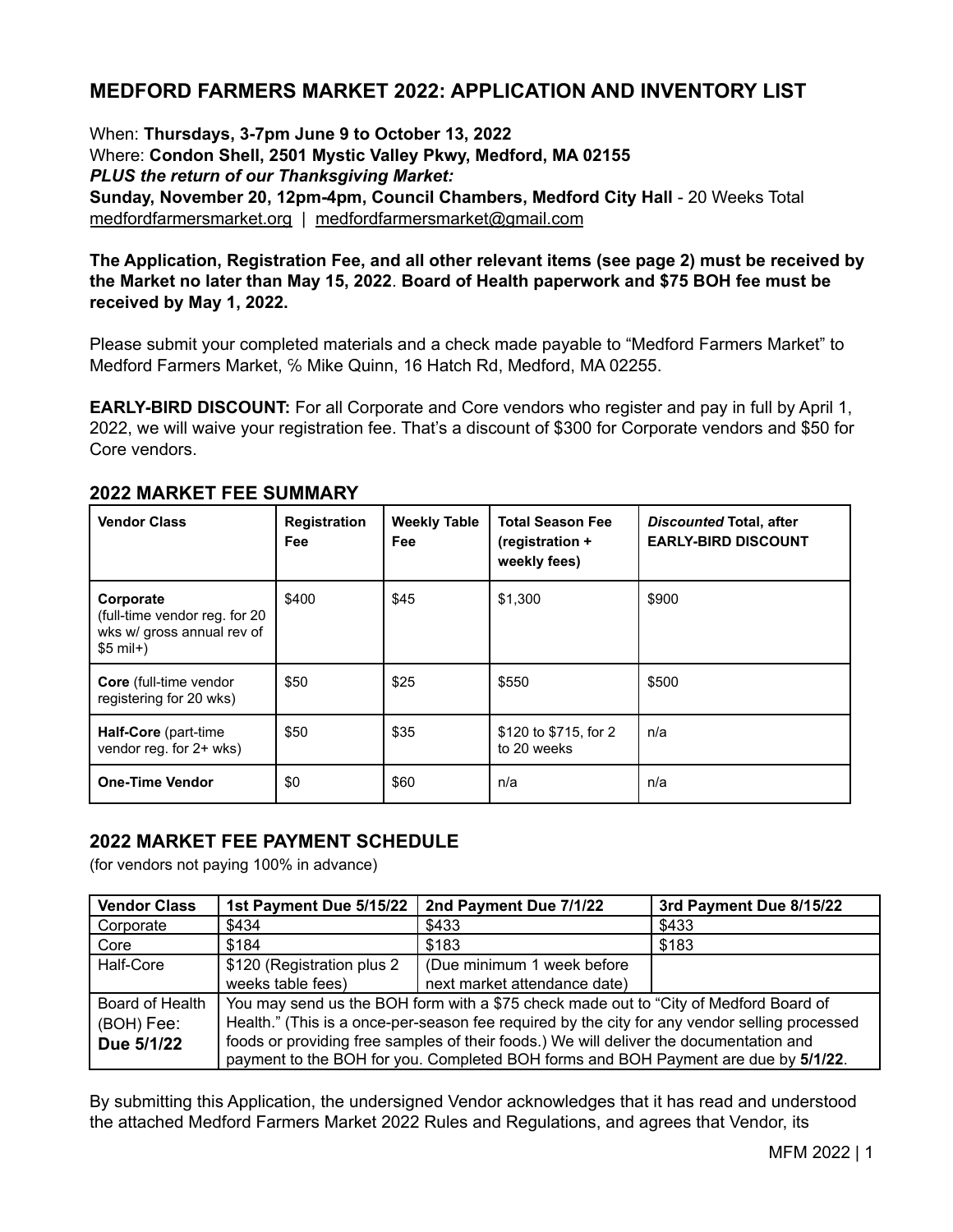employees and agents will comply with them in all respects at all times. Vendor further agrees to abide by the decisions of the Market, its officers, directors, agents and/or employees regarding the interpretation and enforcement of any provision of the Rules and Regulations. Vendor specifically understand that, in consideration for processing this Application, the undersigned waives any and all rights to pursue any civil or criminal process against the Market, its officers, directors, agents and/or employees as relates to any decisions and/or action taken in interpreting or enforcing the Rules and Regulations by the Market, its officers, directors, agents and/or employees. Vendor understands that by submitting this application, Vendor is waiving legal rights that it may have as described above, and Vendor does so voluntarily.

#### **Please include the following required items with your application:**

**INVENTORY LIST:** Please complete the attached Inventory List of products the Vendor intends to sell at the Market.

**HEALTH PERMIT:** Enclose a copy of your commercial or residential kitchen permit from your local health department for any processed foods you intend to sell at the Market. Please note that it is your responsibility to investigate and secure any and all permits that you may need to sell your product at the Market. **Please educate and prepare yourself before sending in this application.**

**CERTIFICATE OF LIABILITY INSURANCE:** Enclose a copy of your \$1,000,000 minimum coverage general comprehensive liability policy which will cover you FOR THE SEASON at the Market. *Please enter current expiration date of insurance:* \_\_\_\_\_\_\_\_\_\_\_\_\_\_\_\_\_\_\_\_\_\_\_\_\_\_\_\_\_

Signed as a sealed instrument this \_\_\_\_\_\_ day of \_\_\_\_\_\_\_\_\_\_\_\_\_, 2022.

| Signature:  |  |
|-------------|--|
| Print Name: |  |
| Title:      |  |

## **COMPLETE ALL INFORMATION BELOW:**

| Vendor Name: Vendor Name:                            |                                                                                                                                                                                 |
|------------------------------------------------------|---------------------------------------------------------------------------------------------------------------------------------------------------------------------------------|
|                                                      |                                                                                                                                                                                 |
|                                                      |                                                                                                                                                                                 |
|                                                      | Telephone _____________________________ Email ___________________________________                                                                                               |
|                                                      | Class of Vendor Requested: Corporate Corporate Core Core Half-core Cone-Time                                                                                                    |
| Total Registration/Table Fees Submitted Herewith: \$ |                                                                                                                                                                                 |
| purposes? _______ Yes _______ No                     | May the Medford Farmers Market use photos of your staff and your products online for promotional<br>Half Core & One-Time Vendors: Please list requested dates of participation. |

\_\_\_\_\_\_\_\_\_\_\_\_\_\_\_\_\_\_\_\_\_\_\_\_\_\_\_\_\_\_\_\_\_\_\_\_\_\_\_\_\_\_\_\_\_\_\_\_\_\_\_\_\_\_\_\_\_\_\_\_\_\_\_\_\_\_\_\_\_\_\_\_\_\_ \_\_\_\_\_\_\_\_\_\_\_\_\_\_\_\_\_\_\_\_\_\_\_\_\_\_\_\_\_\_\_\_\_\_\_\_\_\_\_\_\_\_\_\_\_\_\_\_\_\_\_\_\_\_\_\_\_\_\_\_\_\_\_\_\_\_\_\_\_\_\_\_\_\_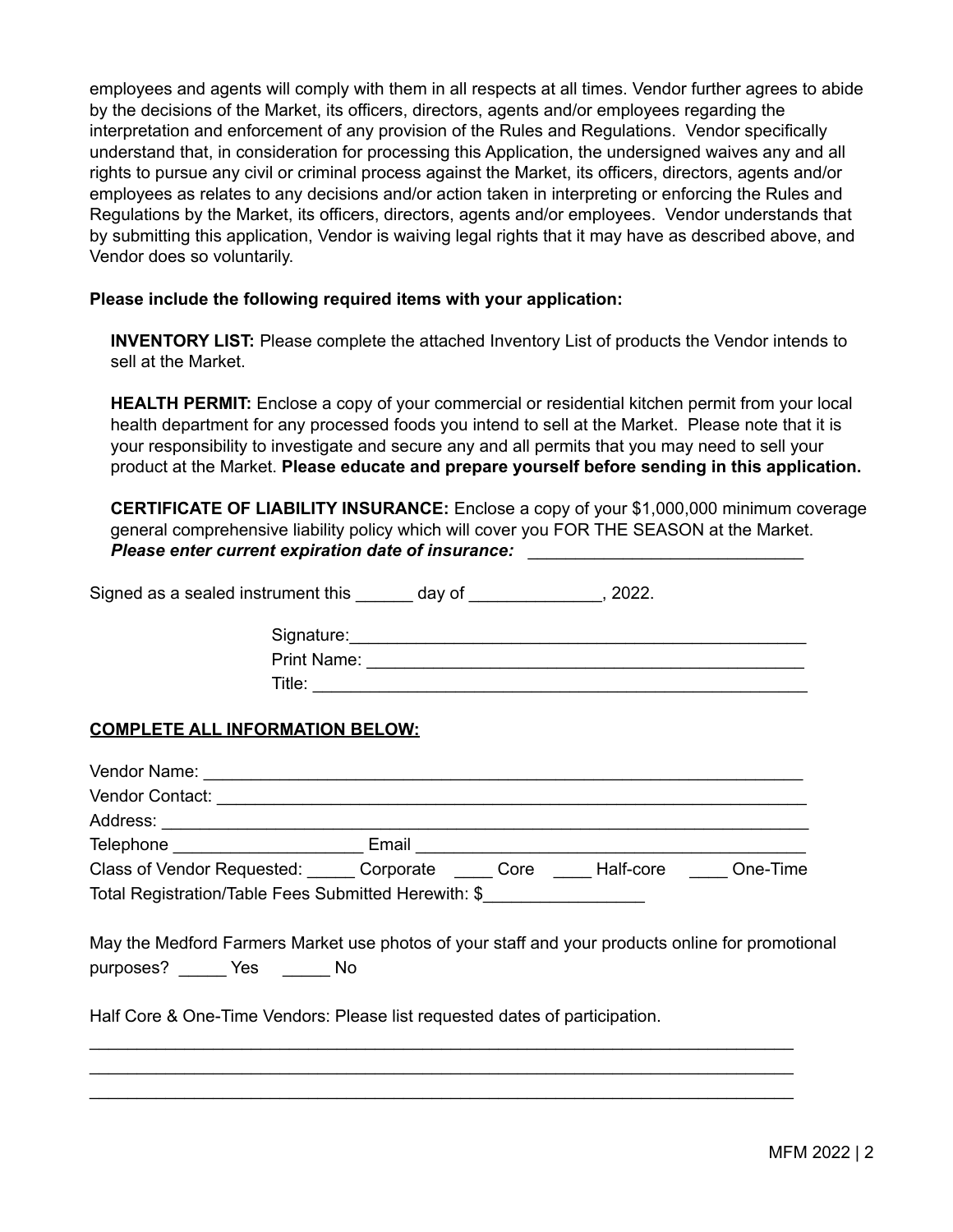# **MEDFORD FARMERS MARKET 2022 INVENTORY LIST**

| <b>Vegetables:</b>                                                                        |                                                                                                                       |                                                           |
|-------------------------------------------------------------------------------------------|-----------------------------------------------------------------------------------------------------------------------|-----------------------------------------------------------|
| Asparagus                                                                                 | Beans-Dried                                                                                                           | Beans-Fresh                                               |
| <b>Beets</b>                                                                              | <b>Broccoli</b>                                                                                                       | Cabbage                                                   |
| Carrots                                                                                   | Cauliflower                                                                                                           | Celery                                                    |
| Corn                                                                                      | Cucumbers                                                                                                             | Eggplant                                                  |
| Greens-Collard                                                                            | Greens-Mustard                                                                                                        | Greens-Turnip                                             |
| Kale                                                                                      | Lettuce                                                                                                               | Onions                                                    |
| Peas                                                                                      | Peppers-Sweet                                                                                                         | Peppers-Hot                                               |
| Potatoes                                                                                  | Pumpkins                                                                                                              | Radishes                                                  |
| <b>Scallions</b>                                                                          | Spinach                                                                                                               | Squash                                                    |
| <b>Sweet Potatoes</b>                                                                     | <b>Tomatoes</b>                                                                                                       | Turnips                                                   |
| Other                                                                                     |                                                                                                                       |                                                           |
|                                                                                           |                                                                                                                       |                                                           |
| <b>Fruits, Berries, Melons:</b>                                                           |                                                                                                                       |                                                           |
| Apples                                                                                    | <b>Blackberries</b>                                                                                                   | <b>Blueberries</b>                                        |
| Cantaloupe                                                                                | Honeydew                                                                                                              | <b>Nectarines</b>                                         |
| Peaches                                                                                   | Pears                                                                                                                 | Plums                                                     |
| Raspberries                                                                               | <b>Strawberries</b>                                                                                                   | Watermelons                                               |
| Other                                                                                     |                                                                                                                       |                                                           |
|                                                                                           |                                                                                                                       |                                                           |
| Herbs:                                                                                    |                                                                                                                       |                                                           |
| Basil                                                                                     | Chives                                                                                                                | Mint                                                      |
| Oregano                                                                                   | Parsley                                                                                                               | Rosemary                                                  |
| Sage                                                                                      | Thyme                                                                                                                 |                                                           |
| Other                                                                                     |                                                                                                                       |                                                           |
|                                                                                           |                                                                                                                       |                                                           |
| <b>Ornamental Crops:</b>                                                                  |                                                                                                                       |                                                           |
| <b>Bedding Plants</b>                                                                     | <b>Cut Flowers</b>                                                                                                    | <b>Hanging Plants</b>                                     |
| Mums                                                                                      | Wild flowers                                                                                                          |                                                           |
| Other                                                                                     |                                                                                                                       |                                                           |
| <b>Other Food Products:</b>                                                               |                                                                                                                       |                                                           |
| Apple Cider (nonalcoholic)                                                                | <b>Baked Goods-Savory</b>                                                                                             | <b>Baked Goods-Sweet</b>                                  |
| <b>Breads</b>                                                                             | Cheese                                                                                                                | Coffee/Tea                                                |
|                                                                                           | Fish                                                                                                                  |                                                           |
| <b>Eggs</b>                                                                               |                                                                                                                       | Honey                                                     |
| Ice Cream                                                                                 | Jam/Jelly<br><b>Meat-Beef or Pork</b>                                                                                 | Juice                                                     |
| Maple Syrup                                                                               |                                                                                                                       | Milk                                                      |
| Pasta                                                                                     | ____Poultry                                                                                                           | Wine or Cider (alcoholic)                                 |
|                                                                                           |                                                                                                                       |                                                           |
| Other                                                                                     | <u> 1980 - Johann Johann Stoff, deutscher Stoff und der Stoff und der Stoff und der Stoff und der Stoff und der S</u> |                                                           |
|                                                                                           |                                                                                                                       |                                                           |
|                                                                                           |                                                                                                                       |                                                           |
|                                                                                           |                                                                                                                       |                                                           |
|                                                                                           |                                                                                                                       |                                                           |
|                                                                                           |                                                                                                                       | <b>Artists/Crafters</b> (Please describe your inventory): |
|                                                                                           |                                                                                                                       |                                                           |
|                                                                                           |                                                                                                                       |                                                           |
| Amenities (Please check all of the following items that you plan to bring to the market): |                                                                                                                       |                                                           |
| Electric warmer                                                                           | ____Cooler/s                                                                                                          | Freezer                                                   |
|                                                                                           |                                                                                                                       |                                                           |
|                                                                                           |                                                                                                                       |                                                           |
| Will you need electricity?                                                                | Yes                                                                                                                   | No                                                        |
|                                                                                           |                                                                                                                       |                                                           |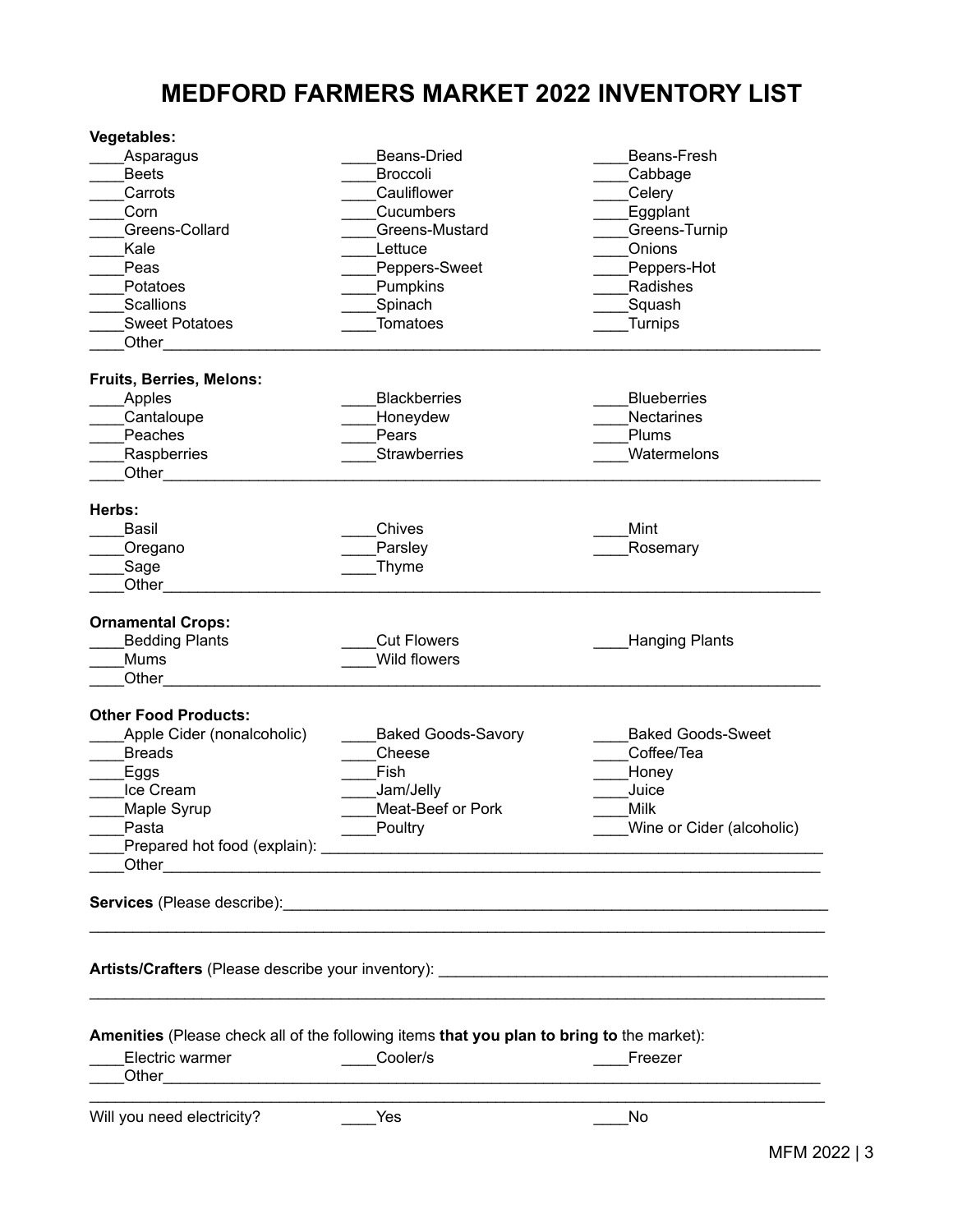# **MEDFORD FARMERS MARKET 2022 MARKET RULES AND REGULATIONS**

#### **I. Market Requirements**

**A**. **Registration:** All Vendors are required to register with the Medford Farmers Market (the "Market"). The Market offers three levels of vendor participation, as follows:

#### **Corporate Vendors:**

- i. A Corporate Vendor shall be defined as any Vendor with a gross annual revenue of \$1 million or greater.
- ii. Corporate Vendors are vendors who intend to participate in the Market for the entire 20-week season. There is a per-season registration fee for Corporate Vendors of \$400.00.
- iii. Corporate Vendors pay \$45.00/week in table fees for table space throughout the season.
- iv. Corporate Vendors have the option of paying all registration fees and table fees in advance of the start of the season. Corporate Vendors who pay in full for the entire market season on or before May 15, 2022, will receive a credit equal to the registration fee, or \$400.00 total, reducing the total fees for the season from \$1,300.00 to \$900.00.
- v. If weekly table fees are not paid in full prior to the start of the season, weekly table fees shall be due and payable as follows: Initial Fee in the amount of \$417.00 due on or before May 15; subsequent installments of \$417.00 due on July 1 and \$416.00 due on August 15, 2022, respectively.

#### **Core Vendors:**

- i. Core Vendors are vendors who intend to participate in the Market for the entire 20-week market season. There is a per season registration fee for Core Vendors of \$50.00.
- ii. Core Vendors pay \$25.00/week in table fees for table space throughout the season.
- iii. Core Vendors have the option of paying all registration fees and table fees in advance of the start of the season. Core Vendors who pay in full for the entire market season on or before May 15, 2022, will receive a credit equal to the registration fee, or \$50.00 total, reducing the total fees for the season from \$550.00 to \$500.00.
- iv. If weekly table fees are not paid in full prior to the start of the season, weekly table fees shall be due and payable as follows: Initial payment (which includes registration fee) in the amount of \$184.00 due on or before May 15; subsequent installments of \$183.00 due on July 1 and August 15 respectively.

## **Half-core Vendors:**

- i. Half-core Vendors are vendors who will not participate less than every week in the Market. There is a per season registration fee of \$50.00.
- ii. Half-core Vendors pay \$35.00/week in table fees for each week of participation in the market.
- iii. Half-core Vendors shall submit an Initial Registration Fee of \$120.00, due and payable on or before May 15, 2022, which Initial Registration Fee shall include the per season registration fee of \$50.00 and the first two weeks of table fees at \$35.00 each. Weekly table fees for any weeks beyond the initial two weeks of participation shall be due and payable in advance, to be paid to the Market Manager no less than one week prior to the market day on which the Vendor wishes to operate.
- iv. Half-Core Vendors may reserve spots on as many dates as are available in advance as long as all dates are paid for in full at the time of reservation.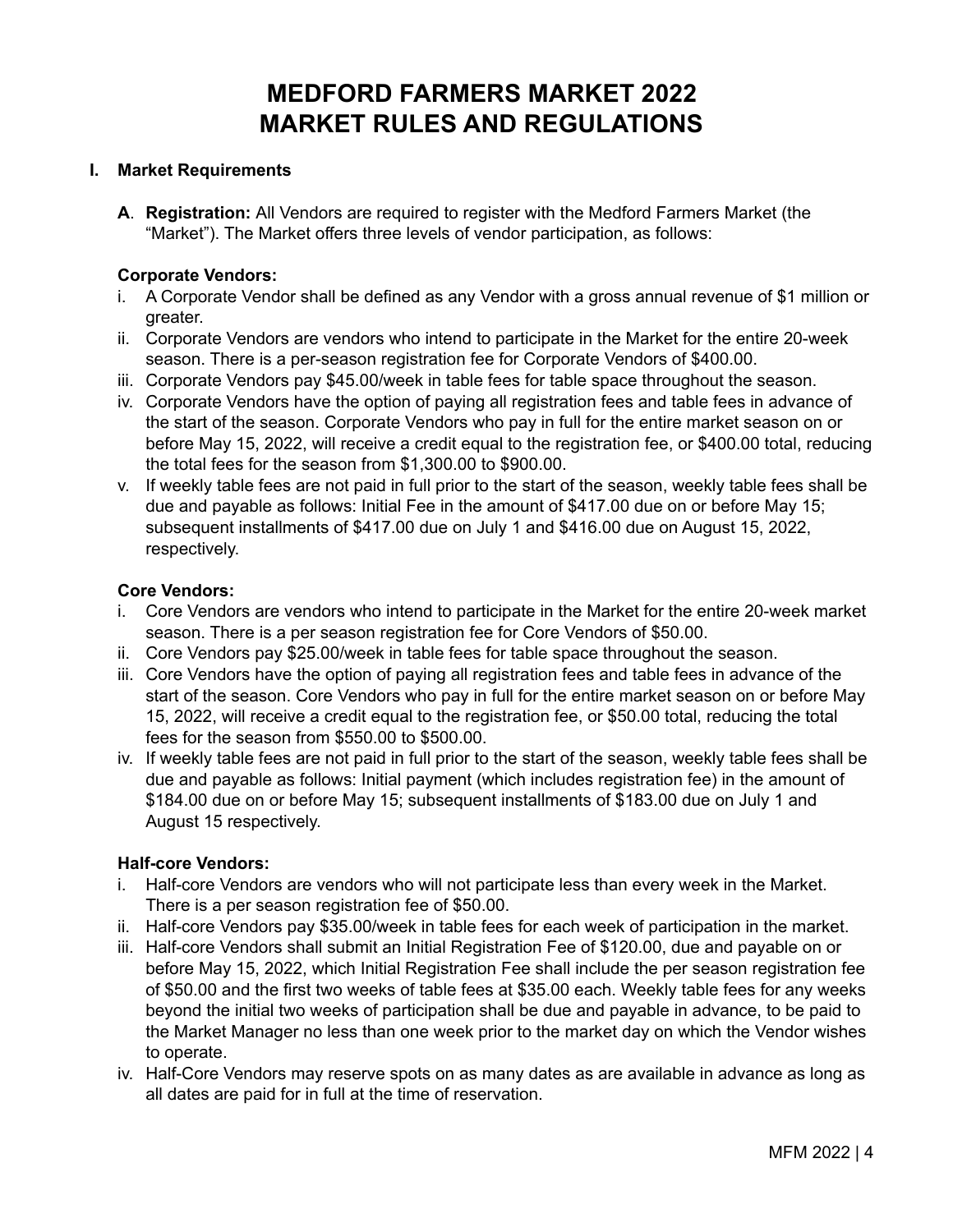- **B. Payments:** Vendors shall be responsible for making payments on or before the schedule set forth in Section I.A., above. All payments should be mailed to the market address on page one of this contract. In the event that a Vendor shall not make payments according to such schedule, the Vendor will not be permitted to attend the market until such payments are made. In the event that a Vendor chooses to stop attending the market, such Vendor's fees will be calculated on a prorated basis, **plus an administrative charge of ONE HUNDRED (\$100.00) DOLLARS.** In the case of payments by check, payments are considered pending until the transfer of funds is verified, and if any check does not clear, Vendor will pay an additional **THIRTY (\$30.00) DOLLARS** to cover bank fees and additional administrative time.
- **C. Late Fees:** Payment of Market fees must be postmarked or hand-delivered to the Medford Farmers Market by the due date. Late payments will be subject to the following schedule of late fees:

1 – 7 days late: \$50

8 – 15 days late: \$100

16 or more days late: \$100 additional per week

Any Vendor making a late payment may be subject to denial of participation in the Market at the Market Manager's discretion.

**D. Spaces:** Each Vendor shall be designated a 10' x 10' table space. Vendor spaces will be assigned by the Market Manager in consultation with Vendors and the Board of Directors of the Medford Farmers Market (the "Board") based on tradition, balance and fairness, with priority given to Corporate and Core Members who have paid all registration and table fees for the market season in advance.

# **II. Terms and Conditions of Sales**

- A. **Application:** All Vendors desiring to sell items at the Market will submit a completed Medford Farmers Market Application and Inventory List ("Application") on the form attached hereto. Each Vendor must sign a statement indicating that they have read, understood, and agree to abide by these Market Rules and Regulations. The Market Manager, in consultation with the Board, reserve the right to accept or decline any application from any Vendor to participate at the Market, at the sole and absolute discretion of the Market Manager and the Board.
- B. **Inventory List:** The Application shall include an Inventory List of items to be sold at the Market ("List"). The submitted List will be examined at the time of application review and the Market Manager and/or the Board may approve, modify or deny the List, in their sole and absolute discretion. Vendors approved to sell at the Market may only sell items from their List. If the Market Manager and/or Board do not respond within seven (7) days to any List submitted by a Vendor, the List shall be deemed to be approved.
- C. **Amended Inventory:** In the event that a Vendor would like to modify his/her List, an amended List must be submitted for approval by the Market Manager and/or the Board. New items identified on the amended List may not be sold prior to such approval of the amended List. If the Market Manager and/or Board do not respond within seven (7) days to any amended List submitted by a Vendor, the amended List shall be deemed to be approved.
- D. **Products:** We accept Vendors selling New England-grown or produced items that meet all applicable federal, state, and local rules and regulations and have been approved by the Market Manager. Products that may be offered include: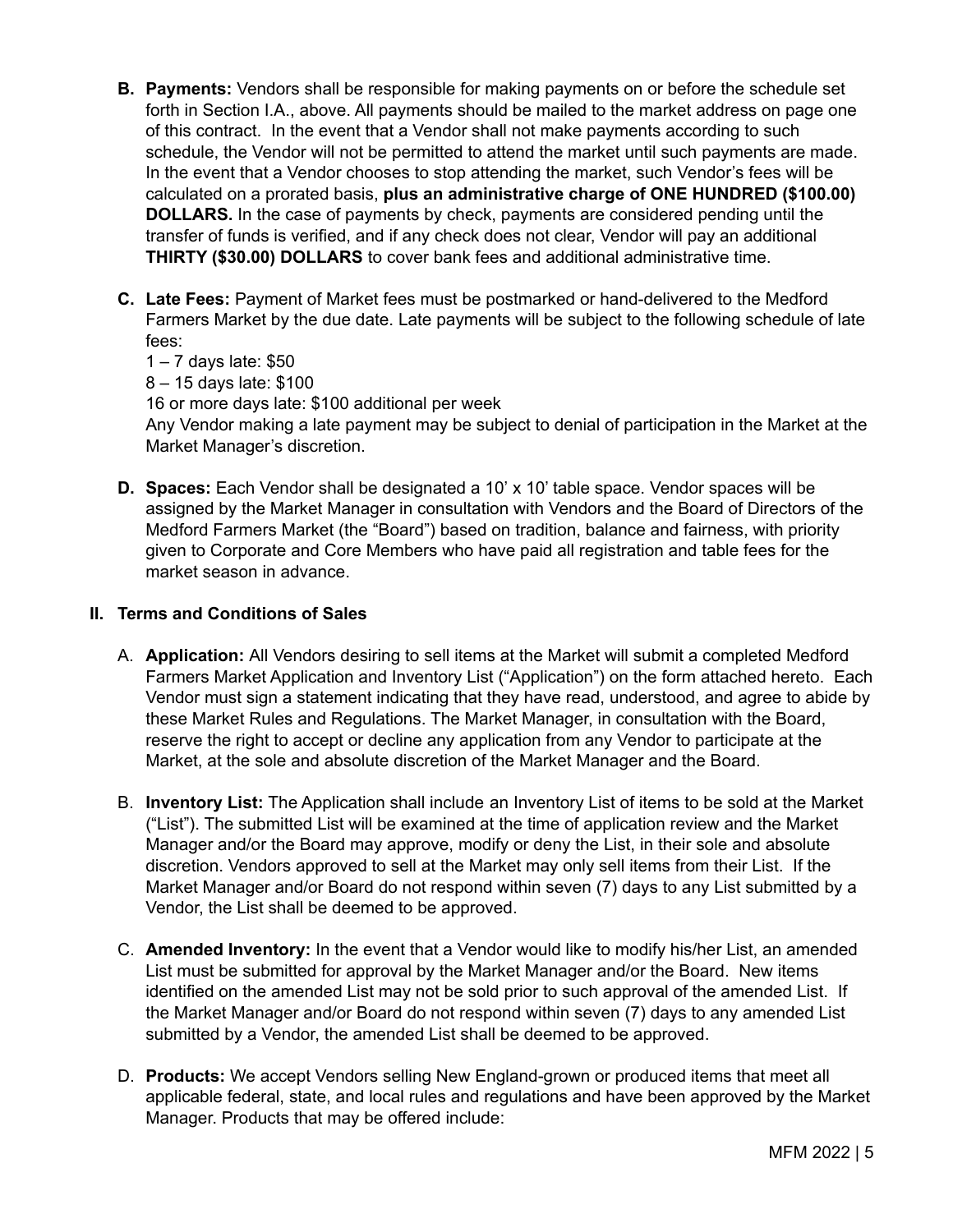- 1. Fresh fruits
- 2. Fresh vegetables and herbs
- 3. Plants and flowers
- 4. Dairy products
- 5. Poultry and meat products
- 6. Breads and other baked goods
- 7. Specialty food products (e.g., cider, honey, maple syrup)
- 8. Processed foods (e.g., jams, jellies, candies)
- 9. Wine and cider
- 10. Arts/Crafts/Jewelry

A Vendor may petition the Board in writing for a waiver to sell additional products. Any decision on whether to grant such a waiver shall be made by the Board in its sole and absolute discretion. The Board shall refer to the rules of the Federation of Massachusetts Farmers Markets as guidance for any such decision, provided that the Board shall not be bound by such rule. Any decision to grant a waiver shall apply only to the petitioning Vendor, and shall not apply to any other Vendor at the Market.

- E. **Quality:** All items offered for sale at the Market must be first quality, unless they are expressly posted as "seconds."
- F. **Processed Foods:** All processed foods should comply with the requirements set forth by federal, state and local laws. Any Vendor that intends to sell processed foods at the market must provide the Market with a copy of its commercial or residential kitchen permit from its local health department for such processed foods prior to selling any such products at the Market.
- G. **Weights:** Items may be sold by the pound, bunch, piece, or measured container.
- H. **Scales:** Scales utilized at the Market must be inspected and sealed annually by the Sealer of Weights and Measures and certified by the City of Medford. Upon request, any Vendor shall promptly produce evidence that all scales used at the Market have been so sealed and inspected.
- I. **Insurance**: The Market shall maintain a liability insurance policy through the Federation of Massachusetts Farmers' Markets. All Vendors must also have their own insurance to cover the extent of their operations and liabilities at the Market, and prior to operating at the Market, shall provide a copy of a Certificate of Insurance evidencing such insurance coverage to the Market Manager.
- J. **Compliance with Laws:** Vendors are required to comply with all federal state and/or local laws and regulations.

#### **III. Prices and Signs**

- A. Prices for all items for sale shall be posted clearly on a sign at each Vendor's assigned selling area in the Market. No item shall be sold unless its price is clearly displayed.
- B. Prices for items shall be established only by individual Vendors.
- C. Collusion among Vendors to raise or lower prices, or to exert pressure or persuasion to cause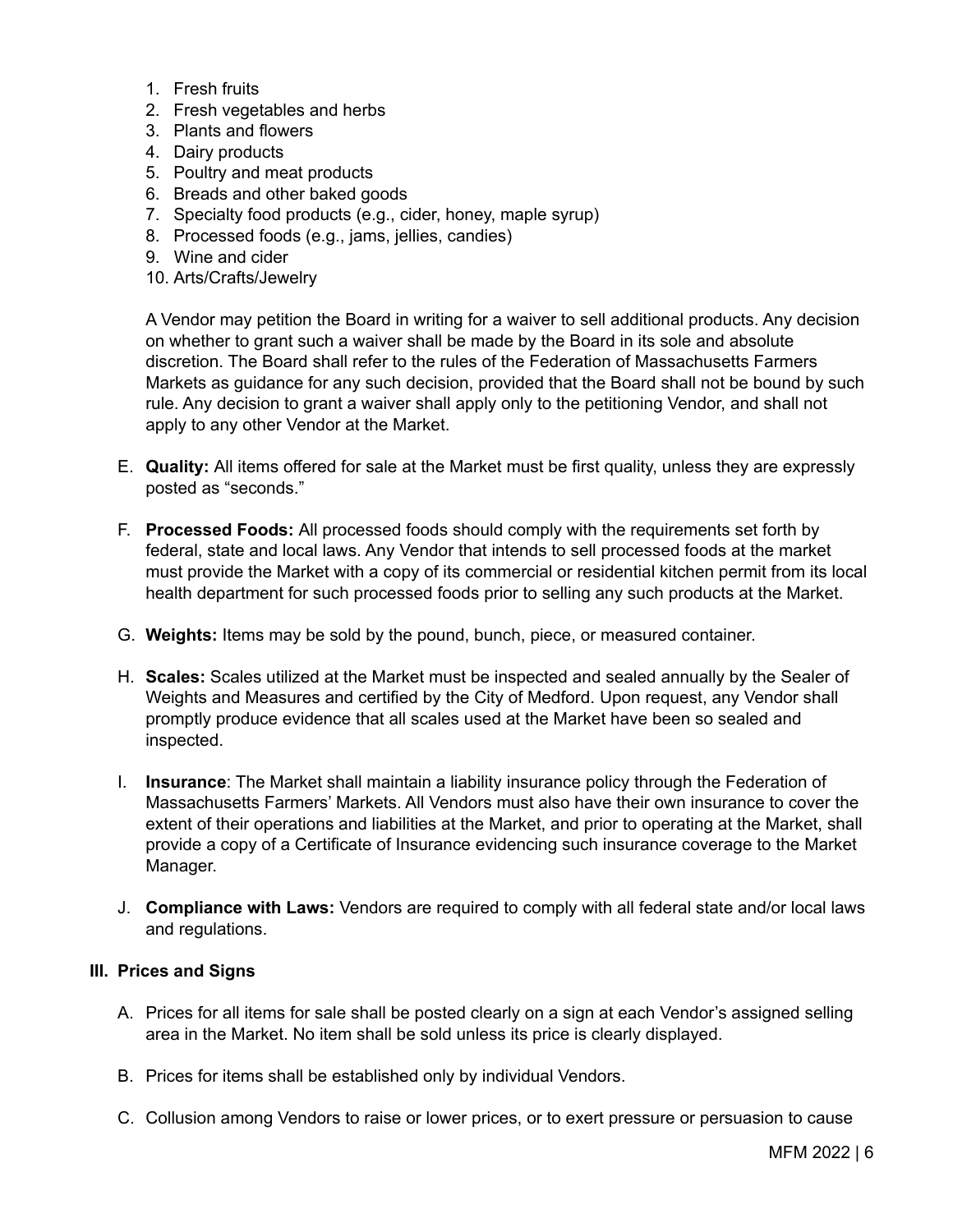any Vendor to increase or decrease selling prices is prohibited.

D. Each Vendor must post the name and location of his/her farm or business at his/her assigned selling area in the Market. Each vendor must also post the source of any products not produced or grown directly from their business location.

# **IV. Daily Operation**

- A. If a Vendor cannot attend the Market for any market day, the Vendor must notify the Market Manager by email at least 24 hours in advance. If a Vendor fails to provide at least 24 hours advance notice, the Vendor will be responsible for all table fees for that week. In case of a last minute emergency, Vendor should notify the market manager of absence from the market by 10:00 AM on market day.
- B. Vendors shall arrive no earlier than 1:30 PM and no later than 2:30 PM to set up displays. A \$25 fee will be charged to Vendors arriving after 2:45 PM (at the market manager's discretion).
- C. Selling at the Market shall begin promptly at 3:00 PM, and no selling may take place before this time. All Vendors must complete setup before the Market's start at 3:00 PM.
- D. Vendors must agree to sell for the entire market day. In the event that a Vendor sells out its entire inventory before the end of the market day, the Vendor shall nonetheless remain at the market until the end of the market day to preserve the appearance and integrity of the Market.
- E. Vendors must vacate the selling area no later than 7:30 PM and all clean up must be completed prior to that time.
- F. No Vendor shall engage in solicitation, collection drives, political or religious activities in the market. No loud hawking of items is allowed.
- G. Vendors must keep the vicinity in and around their selling area clean at all times and remove all refuse and unsold items at the end of each market day.
- H. Vendors must provide an approved trash receptacle when selling ready-to-eat items.
- I. Vendors must be courteous to other Vendors and to the public at all times. Vendors and their agents, employees and representatives must maintain a neat and clean personal appearance at all times.
- J. No Vendor shall smoke tobacco, drink alcohol, and/or possess or use any controlled substance while at the Market.
- K. The Medford Farmers Market is a "rain or shine" market. However, if dangerous weather is forecasted, the Market Board of Directors can decide to cancel a market. This decision will be made by 10:00 AM on market day and all Vendors will be notified at that time.

# **V. Grievances**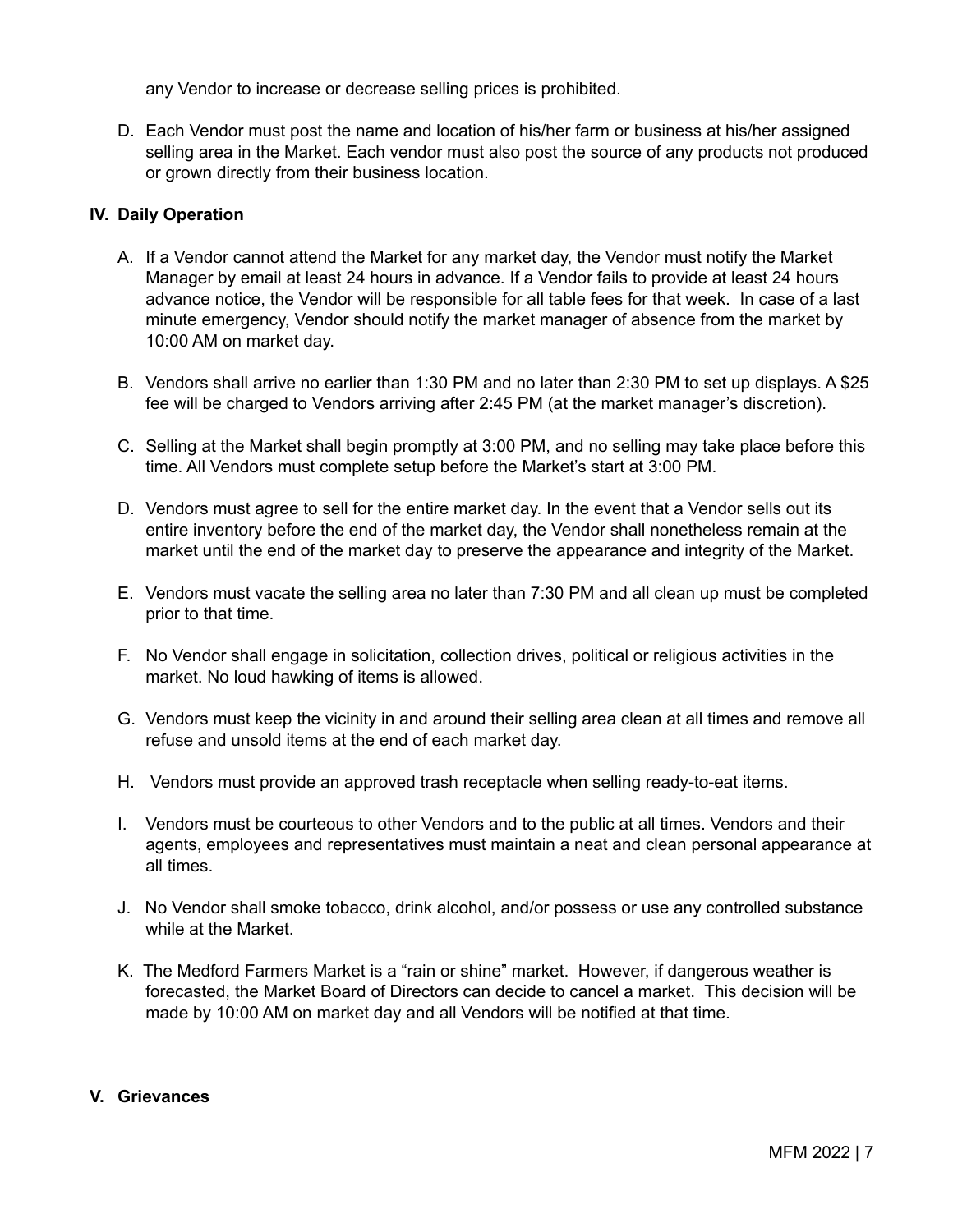- A. In the event of a dispute regarding any aspect of the Market, the Market Manager shall make a decision. Any failure to abide by the Market Manager's decision may be sufficient grounds for excluding the Vendor from the Market.
- B. A Vendor may file an appeal from the Market Manager's decision, in writing, to the Board. Any appeal must be filed in writing with the Board within ten (10) days of a decision by the Market Manager.
- C. Upon receipt of an appeal, the matter will be reviewed expeditiously.
- D. Alternatively, at the Market's sole discretion, the Market may make arrangements with the Massachusetts Office of Dispute Resolutions or a similar organization to process complaints.
- E. The Board will take no more than ten (10) days from receipt of the appeal to make its decision, which decision shall be made in the Board's sole and absolute discretion. During this time, the Vendor must adhere to the original decision of the Market Manager with no right to restitution for any losses.

## **VI.Miscellaneous**

- A. **Compliance with Rules:** Cooperation is expected. Vendors shall comply with these Market Rules and Regulations at all times. Vendors must be willing and able to cooperate with the Market Manager, the Board, and with the other Vendors, many of whom may be direct competitors. Any Vendor who does not follow the rules, or who regularly shows an inability or unwillingness to cooperate, or is otherwise disruptive of the day to day activities of the Market, may be temporarily or permanently evicted from the Market, at the sole and absolute discretion of the Board.
- B. **Inspections:** Vendors must permit inspection of their farms/operations to verify compliance with these Market Rules and Regulations. Upon the complaint of two Vendors, or one Vendor and the Market Manager, any Vendor will permit a visit by the complaining parties, along with a representative of the Federal of Massachusetts Farmers Markets and/or the Massachusetts Department of Food and Agriculture, within 72 hours of the complaint, to the farm or operation alleged to be in violation. In the event that a violation is found, the violating Vendor may be subject to a penalty or suspension from the Market, at the sole and absolute discretion of the Board.
- C. **Management:** The Market Manager is the official manager of the Market. If problems arise, the Market Manager, upon consultation with the Vendors and the Board, will settle all disputes. In the interest of promptness, decisions on any questions by the Market Manager shall be final, except as set forth in Section V, above.
- D. **Donations:** Vendors are encouraged to donate goods at the end of the Market to be collected for local food pantries and meal programs.
- E. **New Vendors:** Participation in the Market is limited by space. The Market Manager will keep a list of vendors who want to participate in the Market. In the event spaces become available, the Market Manager in consultation with the Board will select vendors to participate from the pool of available applicants, in their sole discretion.